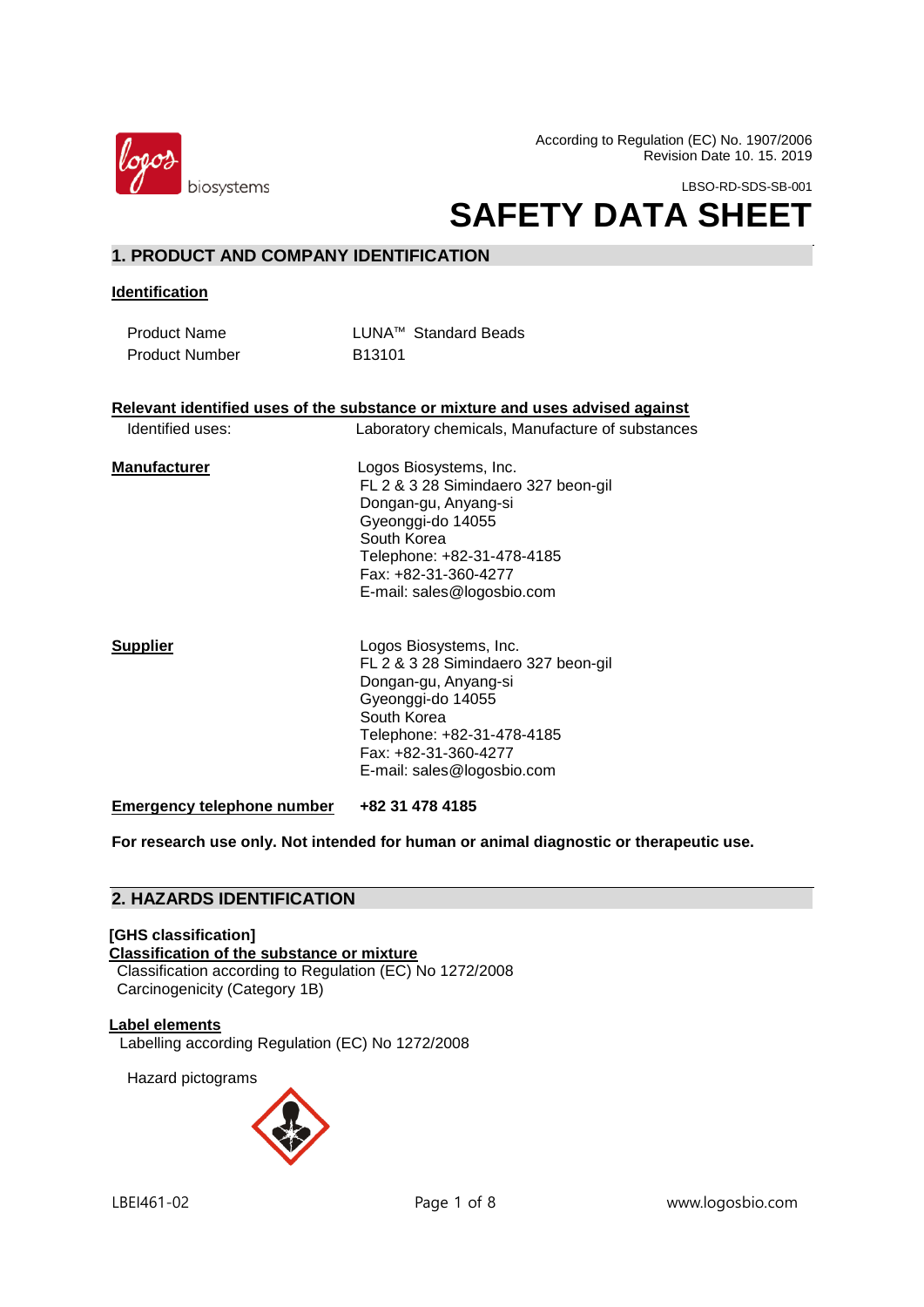Signal word Danger

Hazard statements H350 – May cause cancer.

Precautionary statements

- P201 Obtain special instructions before use.
- P202 Do not handle until all safety precautions have been read and understood.
- P280 Wear protective gloves, eyewear, and clothing.

P308 + P313 – IF exposed or concerned: Get medical advice/attention.

P405 – Store locked up.

P501 – Dispose of contents/container to an approved waste disposal plant.

#### **Other hazards**

This substance/mixture contains no components considered to be either persistent, bioaccumulative and toxic (PBT), or very persistent and very bioaccumulative (vPvB) at levels of 0.1% or higher.

# **3. COMPOSITION / INFORMATION ON INGREDIENTS**

#### **Mixtures**

 $\overline{a}$ 

| <b>Component</b>                     | <b>Synonyms</b>                                                                                                                       | Formula                        | <b>CAS No.</b> | Weight %    |
|--------------------------------------|---------------------------------------------------------------------------------------------------------------------------------------|--------------------------------|----------------|-------------|
| Trypan blue                          | Tetrasodium 3,3'-[(3,3'-<br>dimethyl[1,1'-biphenyl]-4,4'-<br>diyl)bis(azo)]bis[5-amino-4-<br>hydroxynaphthalene-2,7-<br>disulphonatel | $C_{34}H_{24}N_6Na_4O_{14}S_4$ | $72 - 57 - 1$  | $< 1\%$     |
| Benzene,<br>ethenyl-,<br>homopolymer | Polystyrene                                                                                                                           | $(C_8H_8)_n$                   | 9003-53-6      | $< 1\%$     |
| Sodium azide                         | Hydrazoic acid sodium salt                                                                                                            | NaN <sub>3</sub>               | 26628-22-8     | $< 0.001\%$ |

# **4. FIRST AID MEASURES**

# **Description of first aid measures**

| General advice          | Consult a physician. Show this safety data sheet to the<br>doctor in attendance.                                   |
|-------------------------|--------------------------------------------------------------------------------------------------------------------|
| If inhaled              | If breathed in, move person into fresh air. If not breathing,<br>give artificial respiration. Consult a physician. |
| In case of skin contact | Wash off with soap and plenty of water. Consult a physician.                                                       |
| In case of eye contact  | Flush eyes with water as a precaution.                                                                             |
| If swallowed            | Never give anything by mouth to an unconscious person.<br>Rinse mouth with water. Consult a physician.             |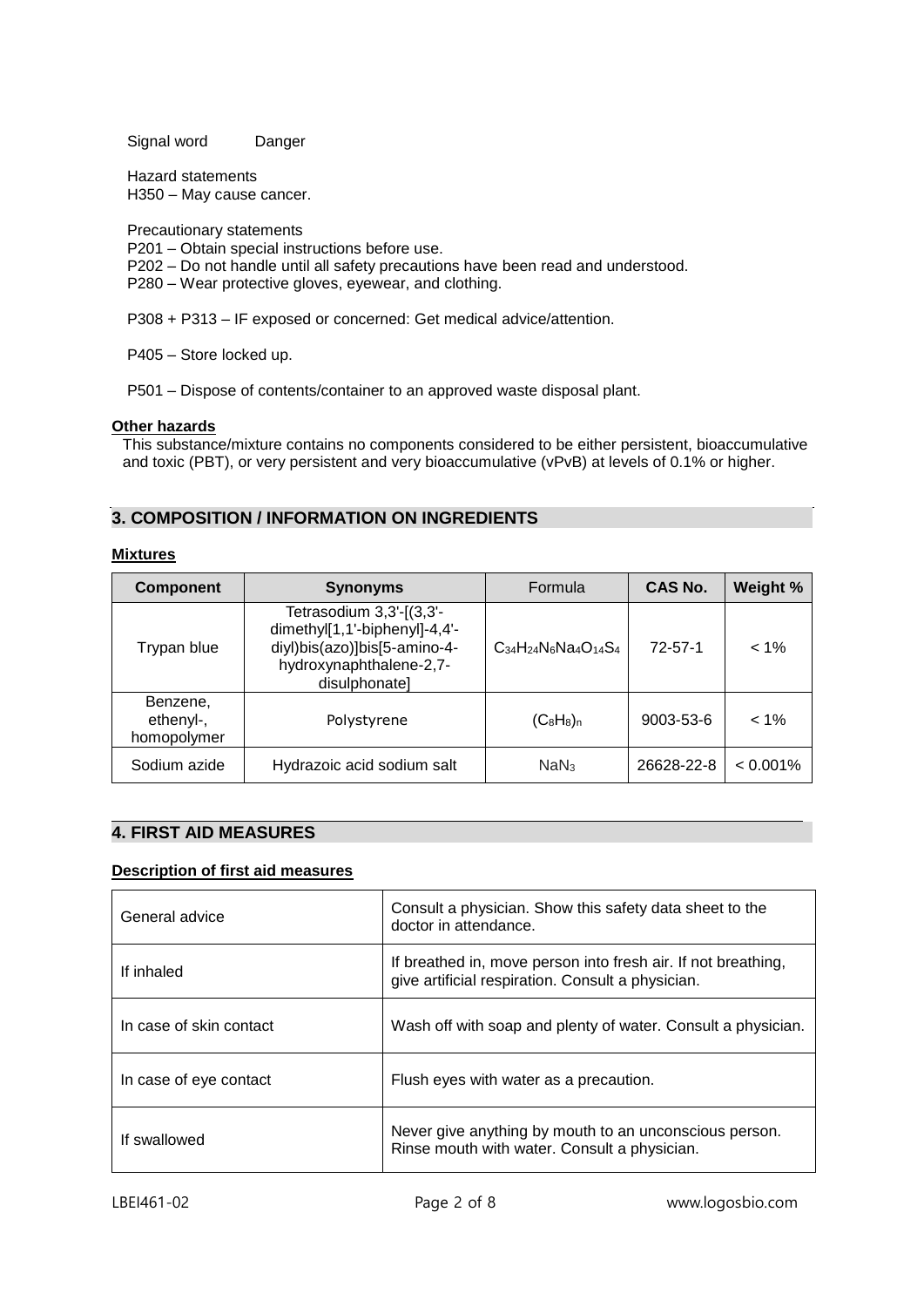#### **Most important symptoms and effects, both acute and delayed**

The most important known symptoms and effects are described in the labelling (see section 2) and/or in section 11

#### **Indication of any immediate medical attention and special treatment needed**

No data available

# **5. FIRE-FIGHTING MEASURES**

#### **Extinguishing media**

#### **Suitable extinguishing media**

Use water spray, alcohol-resistant foam, dry chemical or carbon dioxide.

#### **Special hazards arising from the substances or mixture**

Nature of decomposition products not known.

#### **Advice of fire-fighters**

# **Protective equipment**

Wear self-contained breathing apparatus for firefighting if necessary.

#### **Further information**

No data available

# **6. ACCIDENTAL RELEASE MEASURES**

#### **Personal precautions, protective equipment and emergency procedures**

Use personal protective equipment. Avoid breathing vapours, mist or gas. Ensure adequate ventilation. Evacuate personal to safe areas. For personal protection see section 8.

#### **Environmental precautions**

Prevent further leakage of spillage if safe to do so. Do not let product enter drains.

#### **Methods and materials for containment and cleaning up**

Soak up with inert absorbent material and dispose of as hazardous waste. Keep in suitable, closed containers for disposal.

#### **Reference to other sections**

For disposal see section 13.

# **7. HANDLING AND STORAGE**

# **Precautions for safe handling**

Avoid exposure – obtain special instructions before use. Avoid inhalation of vapour or mist. For precautions see section 2.

#### **Conditions for safe storage, including any incompatibilities**

Store in cool place. Keep container tightly closed in a dry and well-ventilated place. Containers which are opened must be carefully resealed and kept upright to prevent leakage. Storage class (TRGS 510): Non-combustible, acute toxic Cat.3 / toxic hazardous materials or hazardous materials causing chronic effects

#### **Specific end use(s)**

LBEI461-02 Page 3 of 8 www.logosbio.com Apart from the uses mentioned in section 1 no other specific uses are stipulated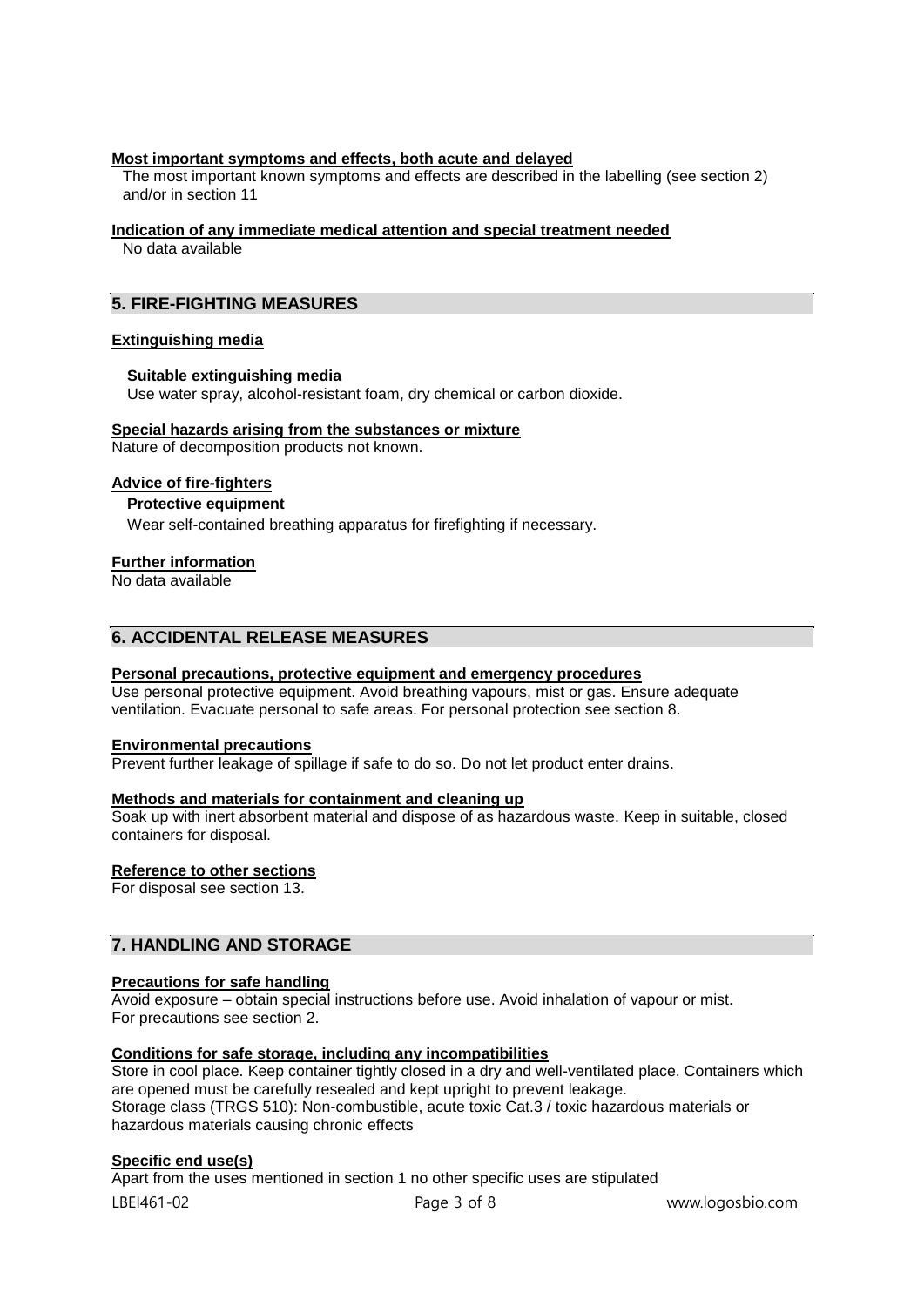# **8. EXPOSURE CONTROLS / PERSONAL PROTECTION**

#### **Control parameters**

# **Components with workplace control parameters**

#### **Exposure controls**

#### **Appropriate engineering controls**

Handle in accordance with good industrial hygiene and safety practice. Wash hands before breaks and at the end of workday.

# **Personal protective equipment**

| <b>Eye/face protection</b>                  | Safety glasses with side-shields conforming to EN166. Use<br>equipment for eye protection tested and approved under<br>appropriate government standards such as NIOSH (US) or<br>EN 166(EU).                                                                                                                                                                                                                                                                       |  |
|---------------------------------------------|--------------------------------------------------------------------------------------------------------------------------------------------------------------------------------------------------------------------------------------------------------------------------------------------------------------------------------------------------------------------------------------------------------------------------------------------------------------------|--|
| <b>Skin protection</b>                      | Handle with gloves. Gloves must be inspected prior to use.<br>Use proper glove removal technique (without touching<br>glove's outer surface) to avoid skin contact with this product.<br>Dispose of contaminated gloves after use in accordance<br>with applicable laws and good laboratory practices. Wash<br>and dry hands.                                                                                                                                      |  |
| <b>Body protection</b>                      | Complete suit protecting against chemicals, The type of<br>protective equipment must be selected according to the<br>concentration and amount of the dangerous substances at<br>the specific workplace.                                                                                                                                                                                                                                                            |  |
| <b>Respiratory protection</b>               | Where risk assessment shows air-purifying respirators are<br>appropriate use a full-face respirator with multi-purpose<br>combination (US) or type ABEK (EN 14387) respirator<br>cartridges as a backup to engineering controls. If the<br>respirator is the sole means of protection, use a full-face<br>supplied air respirator. Use respirators and components<br>tested and approved under appropriate government<br>standards such as NIOSH (US) or CEN (EU). |  |
| <b>Control of Environmental</b><br>exposure | Prevent further leakage or spillage if safe to do so. Do not<br>let product enter drains.                                                                                                                                                                                                                                                                                                                                                                          |  |

# **9. PHYSICAL AND CHEMICAL PROPERTIES**

# **Information on basic physical and chemical properties**

| Appearance                              | Form: liquid      |
|-----------------------------------------|-------------------|
| Odour                                   | No data available |
| <b>Odour Threshold</b>                  | No data available |
| pH                                      | No data available |
| <b>Melting point/freezing point</b>     | No data available |
| Initial boiling point and boiling range | $100^{\circ}$ C   |
| <b>Flash point</b>                      | No data available |
| <b>Evaporation rate</b>                 | No data available |
| Flammability (solid, gas)               | No data available |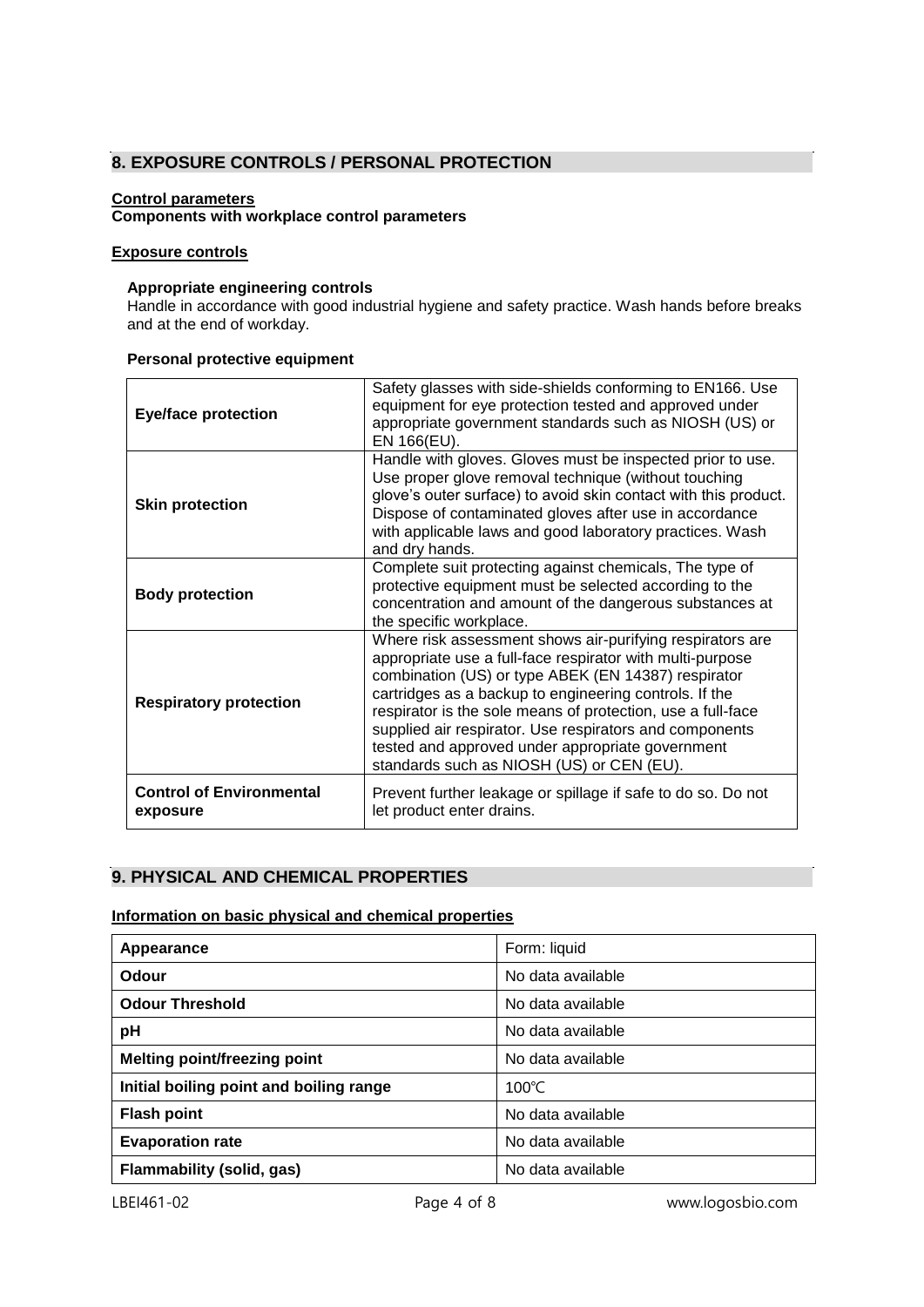| Upper/lower flammability or explosive limits | No data available |
|----------------------------------------------|-------------------|
| Vapour pressure                              | No data available |
| Vapour density                               | No data available |
| <b>Specific Gravity/Relative density</b>     | No data available |
| <b>Water Solubility</b>                      | <b>Dilutable</b>  |
| Partition coefficient: n-octanol / water     | No data available |
| <b>Auto-ignition temperature</b>             | No data available |
| <b>Decomposition temperature</b>             | No data available |
| <b>Viscosity</b>                             | No data available |
| <b>Explosive properties</b>                  | No data available |
| <b>Oxidizing properties</b>                  | No data available |

#### **Other safety information**

No data available

# **10. STABILITY AND REACTIVITY**

# **Stability**

**Stability** Stable under recommended storage conditions.<br> **Reactivity** No data available **Reactivity** No data available

# **Possibility of hazardous reactions**

No data available

#### **Conditions to avoid**

No data available

#### **Incompatible materials**

Strong oxidizing agents

#### **Hazardous decomposition products**

Other decomposition products – No data available In the event of fire: see section 5

# **11. TOXICOLOGICAL INFORMATION**

# **Acute toxicity**

No data available

#### **Skin corrosion/irritation**

No data available

# **Serious eye damage/eye irritation**

No data available

# **Respiratory or skin sensitization**

No data available

# **Germ cell mutagenicity**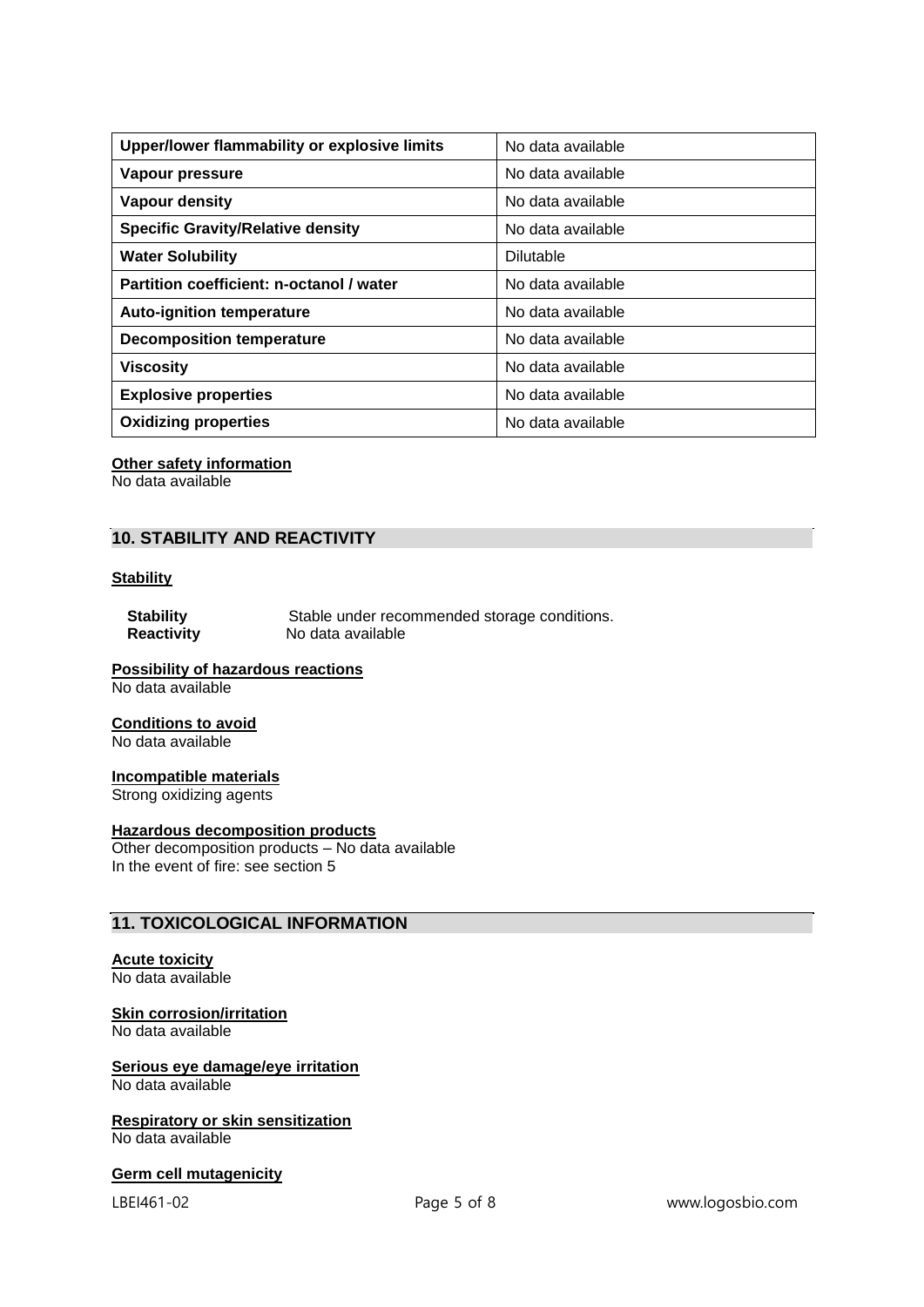#### No data available

#### **Carcinogenicity**

#### **Reproductive toxicity**

No data available

# **Specific target organ toxicity – single exposure**

No data available

#### **Specific target organ toxicity – repeated exposure** No data available

# **Aspiration hazard**

No data available

# **Potential health effects**

| <b>Inhalation</b>           | May be harmful by inhalation                                                                                                                                                  |
|-----------------------------|-------------------------------------------------------------------------------------------------------------------------------------------------------------------------------|
| Ingestion                   | May be harmful if swallowed                                                                                                                                                   |
| <b>Skin</b>                 | May cause skin irritation in susceptible persons                                                                                                                              |
| <b>Eyes</b>                 | May cause eye irritation with susceptible persons                                                                                                                             |
| <b>Infection</b>            | May be harmful if injected                                                                                                                                                    |
| Carcinogenic<br>effects     | Possibly carcinogenic                                                                                                                                                         |
| <b>Mutagenic</b><br>effects | Substances which cause concern for man owing to possible mutagenic effects<br>but for which the available information is not adequate for making a satisfactory<br>assessment |

# **Additional Information**

RTECS: Not available

# **12. ECOLOGICAL INFORMATION**

#### **Toxicity**

No data available

# **Persistence and degradability**

No data available

#### **Bioaccumulative potential**

No data available

# **Mobility in soil**

No data available

#### **Results of PBT and vPvB assessment**

This substance/mixture contains no components considered to be either persistent, bioaccumulative and toxic (PBT), or very persistent and very bioaccumulative (vPvB) at levels of 0.1% or higher.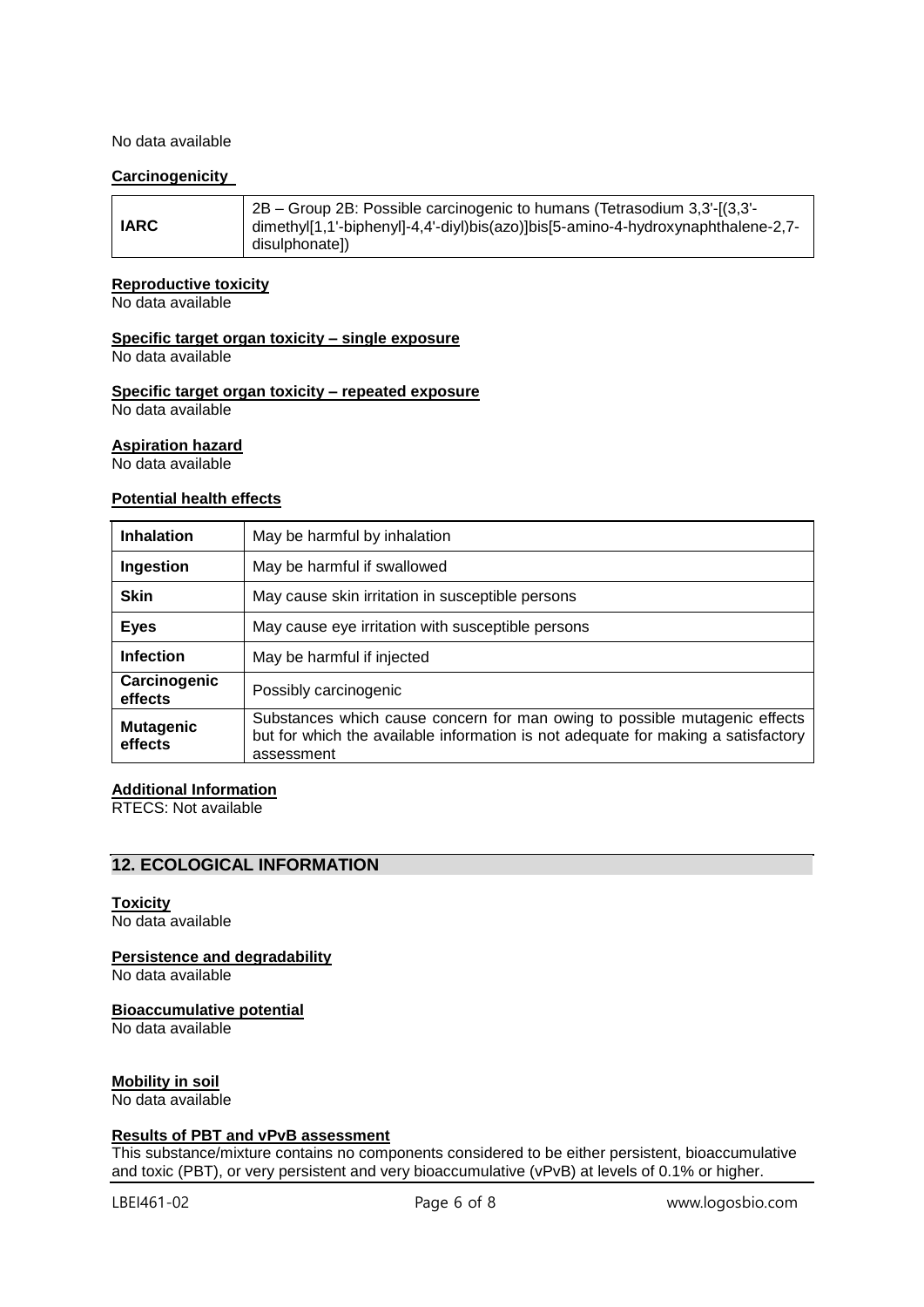# **Other adverse effects**

No data available

# **13. DISPOSAL CONSIDERATIONS**

# **Waste treatment methods**

#### **Product**

Offer surplus and non-recyclable solutions to a licensed disposal company.

#### **Contaminated packaging**

Dispose of as unused product.

# **14. TRANSPORT INFORMATION**

| <b>UN number</b>                  | ADR/RID: -                      | $IMDG: -$                           | IATA: -                      |
|-----------------------------------|---------------------------------|-------------------------------------|------------------------------|
| UN proper shipping name           | ADR/RID: Not<br>dangerous goods | IMDG: Not<br>dangerous goods        | IATA: Not<br>dangerous goods |
| <b>Transport hazard class(es)</b> | ADR/RID: -                      | $IMDG: -$                           | IATA: -                      |
| Packaging group                   | ADR/RID: -                      | $IMDG: -$                           | IATA: -                      |
| <b>Environmental hazards</b>      | ADR/RID: no                     | <b>IMDG Marine</b><br>pollutant: no | IATA: no                     |
| Special precautions for user      | No data available               |                                     |                              |

# **15. REGULATORY INFORMATION**

This safety datasheet complies with the requirements of Regulation (EC) No. 1907/2006.

#### **Safety, health and environmental regulations/legislation specific for the substance or mixture** No data available

#### **Chemical safety assessment**

For this product a chemical safety assessment was not carried out

# **16. OTHER INFORMATION**

#### **Further information**

Copyright 2014. Logos Biosystems, Inc. License granted to make unlimited paper copies for internal use only.

The above information is believed to be correct but does not purport to be all inclusive and shall be

LBEI461-02 Page 7 of 8 www.logosbio.com